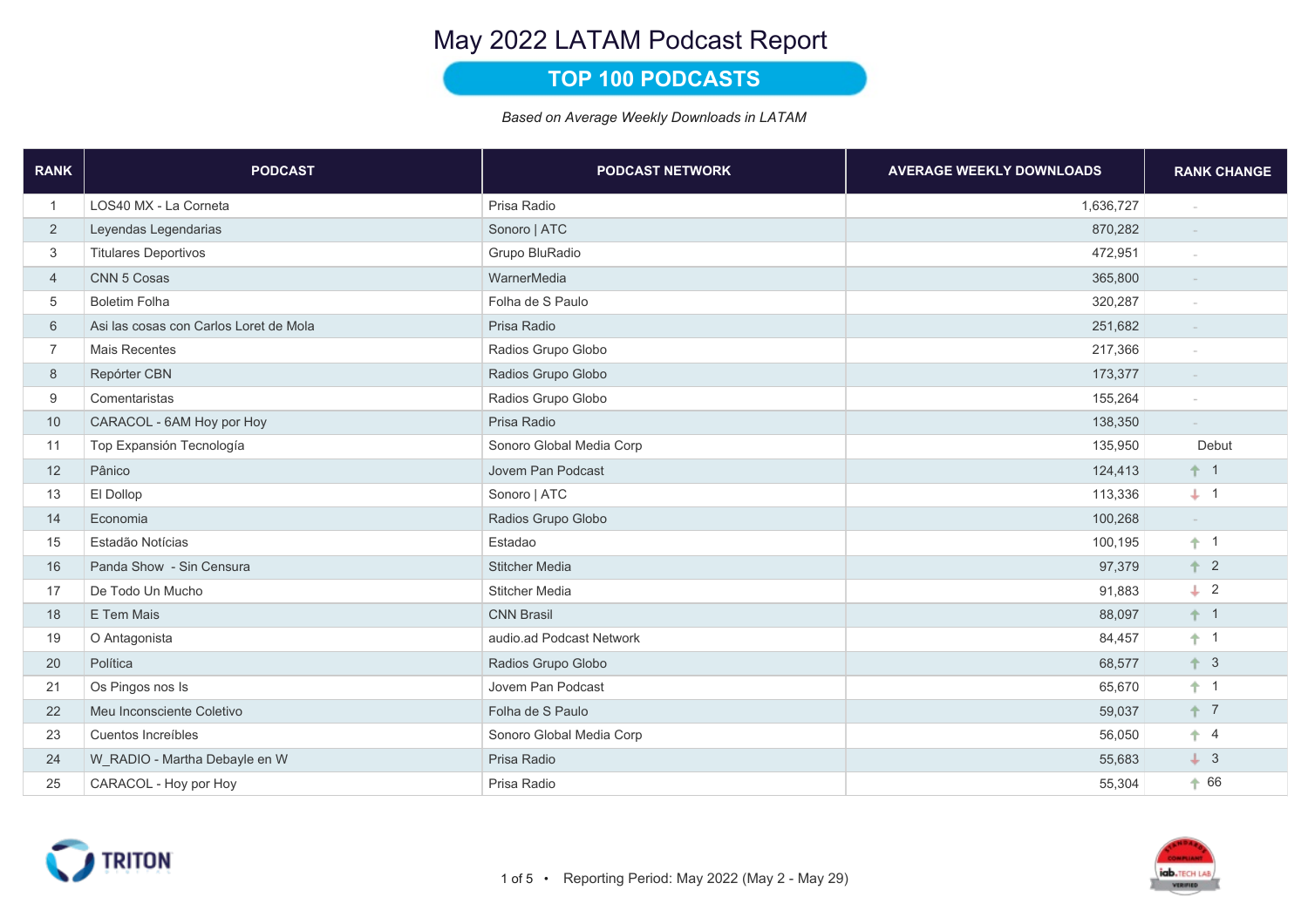## **TOP 100 PODCASTS**

| <b>RANK</b> | <b>PODCAST</b>                                      | <b>PODCAST NETWORK</b>   | <b>AVERAGE WEEKLY DOWNLOADS</b> | <b>RANK CHANGE</b> |
|-------------|-----------------------------------------------------|--------------------------|---------------------------------|--------------------|
| 26          | ResumoCast   Livros para Empreendedores             | audio.ad Podcast Network | 55,095                          | $\perp$ 2          |
| 27          | Hoy en EL PAÍS                                      | Prisa Radio              | 54,583                          | $+4$               |
| 28          | La W Radio con Julio Sánchez Cristo                 | Prisa Radio              | 54,463                          | $+2$               |
| 29          | Mañanas BLU con Néstor Morales                      | Grupo BluRadio           | 53,832                          | $+5$               |
| 30          | Panorama CBN                                        | Radios Grupo Globo       | 51,332                          | $\perp$ 2          |
| 31          | EL SENTIDO DEL HUMOR                                | audio.ad Podcast Network | 44,271                          | $+2$               |
| 32          | Café Brasil                                         | audio.ad Podcast Network | 43,210                          |                    |
| 33          | Jornal da CBN                                       | Radios Grupo Globo       | 42,712                          | $+7$               |
| 34          | Presente Diário                                     | Radio Trans Mundial      | 41,626                          | $+1$               |
| 35          | Notícia no Seu Tempo                                | Estadao                  | 38,859                          | $+18$              |
| 36          | CNN 5 Things                                        | WarnerMedia              | 38,745                          | $+2$               |
| 37          | Erazno y La Chokolata El Podcast                    | <b>Stitcher Media</b>    | 38,107                          | Debut              |
| 38          | Aristegui                                           | WarnerMedia              | 36,681                          | $\perp$ 2          |
| 39          | Dia a Dia da Economia - Míriam Leitão               | Radios Grupo Globo       | 36,407                          | $\sim$             |
| 40          | La Caminera con El Capi Pérez, Fer Gay y Fran Hevia | audio.ad Podcast Network | 34,557                          | $+7$               |
| 41          | Gugacast                                            | audio.ad Podcast Network | 33,994                          | $+2$               |
| 42          | LOS40 MX - ¡Ya Párate!                              | Prisa Radio              | 33,640                          | $+10$              |
| 43          | The School of Greatness                             | Wondery                  | 33,334                          | $+1$               |
| 44          | Herejes: El Podcast                                 | audio.ad Podcast Network | 33,178                          | $+3$               |
| 45          | Dinheiro - Mauro Halfeld                            | Radios Grupo Globo       | 32,456                          | $\sim$             |
| 46          | El Arte del amor propio                             | audio.ad Podcast Network | 32,177                          | $+3$               |
| 47          | Crime Junkie                                        | audiochuck               | 31,269                          | $+4$               |
| 48          | <b>Morning Show</b>                                 | Jovem Pan Podcast        | 30,719                          | $+ 6$              |
| 49          | Ao Ponto                                            | Radios Grupo Globo       | 29,085                          | $+1$               |
| 50          | Sigue la W                                          | Prisa Radio              | 28,835                          | $+39$              |



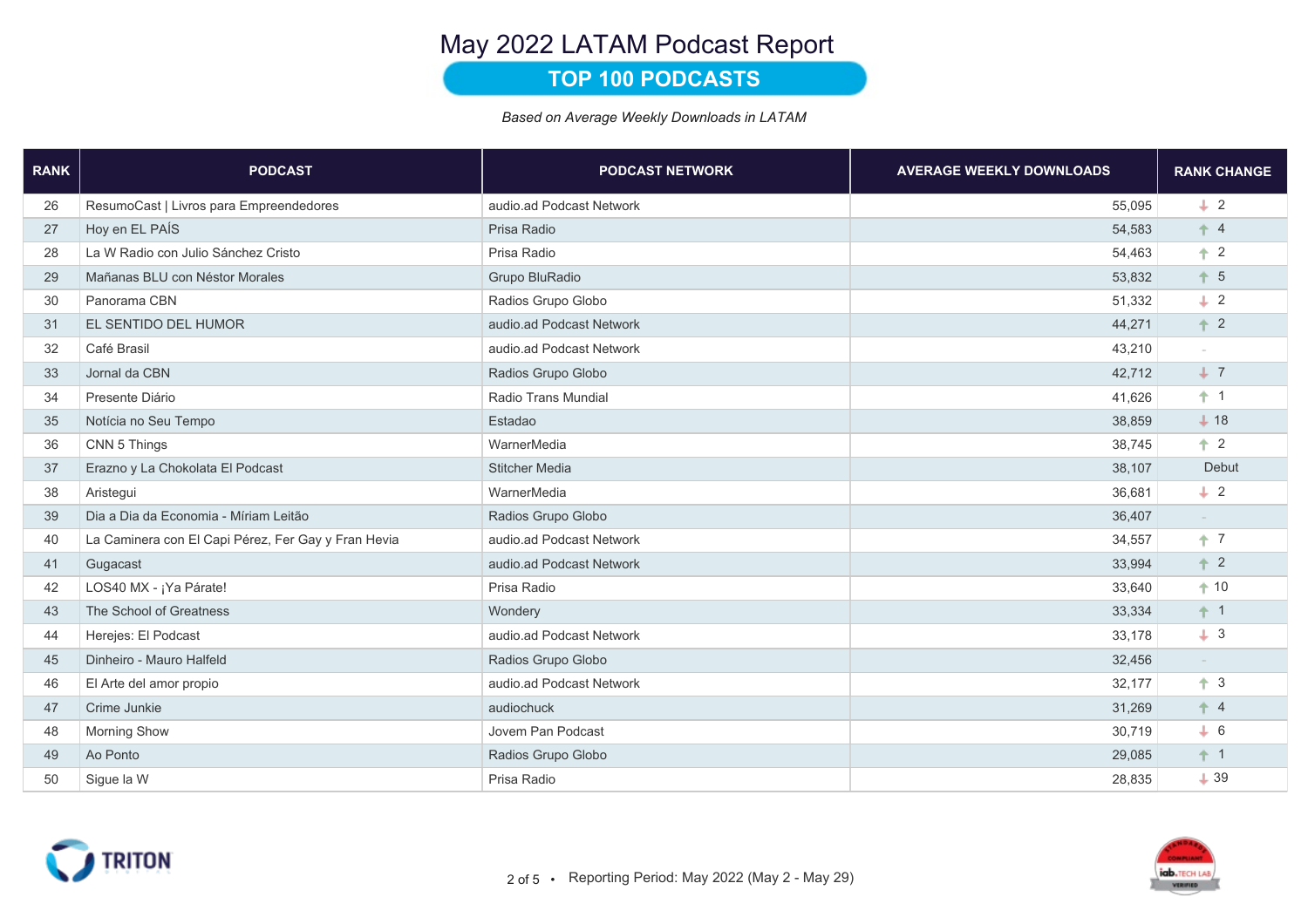## **TOP 100 PODCASTS**

| <b>RANK</b> | <b>PODCAST</b>                                                | <b>PODCAST NETWORK</b>   | <b>AVERAGE WEEKLY DOWNLOADS</b> | <b>RANK CHANGE</b> |
|-------------|---------------------------------------------------------------|--------------------------|---------------------------------|--------------------|
| 51          | Crime e Castigo                                               | audio.ad Podcast Network | 28,614                          | $+26$              |
| 52          | Infinitos con Martha Higareda                                 | <b>Stitcher Media</b>    | 28,448                          | $\downarrow$ 4     |
| 53          | On Purpose with Jay Shetty                                    | <b>Stitcher Media</b>    | 27,968                          |                    |
| 54          | Viva Voz - Vera Magalhães                                     | Radios Grupo Globo       | 27,952                          | $+9$               |
| 55          | Academia CBN - Mario Sergio Cortella                          | Radios Grupo Globo       | 27,787                          | $+$ 1              |
| 56          | <b>YORDI EN EXA</b>                                           | audio.ad Podcast Network | 27,767                          | $+ 10$             |
| 57          | <b>DEMENTES</b>                                               | Sonoro Global Media Corp | 27,752                          | $\perp$ 2          |
| 58          | Serialmente                                                   | Radiopolis               | 27,684                          | $+27$              |
| 59          | How I Built This with Guy Raz                                 | Wondery                  | 26,820                          | $+1$               |
| 60          | Lo Que Tienes Que Saber                                       | Prisa Radio              | 26,027                          | Return             |
| 61          | Conan O'Brien Needs A Friend                                  | <b>Stitcher Media</b>    | 25,081                          | $\downarrow$ 2     |
| 62          | Freakonomics Radio                                            | <b>Stitcher Media</b>    | 24,709                          | $+ 6$              |
| 63          | Mejor Con Gaby Vargas                                         | audio.ad Podcast Network | 24,319                          | $+1$               |
| 64          | História pros Brother                                         | audio.ad Podcast Network | 24,089                          | $+ 4$              |
| 65          | Palestras Filosóficas Nova Acrópole                           | Audioboom                | 23,226                          | $+8$               |
| 66          | ¿Qué Fue De Ellos?                                            | Sonoro   ATC             | 22,891                          | $\downarrow$ 8     |
| 67          | Academia de Conspiraciones                                    | Sonoro Global Media Corp | 22,420                          | $\perp$ 2          |
| 68          | W Fin de Semana con Juan Pablo Calvás                         | Prisa Radio              | 21,174                          | $+31$              |
| 69          | Supracortical                                                 | Sonoro Global Media Corp | 20,887                          | $+ 4$              |
| 70          | <b>Hidden Brain</b>                                           | Hidden Brain Media       | 20,367                          | $+8$               |
| 71          | CARACOL - Al Campo                                            | Prisa Radio              | 19,697                          | Return             |
| 72          | <b>Flash Deportes</b>                                         | Prisa Radio              | 19,600                          |                    |
| 73          | My Favorite Murder with Karen Kilgariff and Georgia Hardstark | Wondery                  | 19,151                          | $+ 7$              |
| 74          | <b>SER Historia</b>                                           | Prisa Radio              | 19,038                          | $\downarrow$ 4     |
| 75          | <b>Office Ladies</b>                                          | <b>Stitcher Media</b>    | 18,979                          | $+$ 1              |

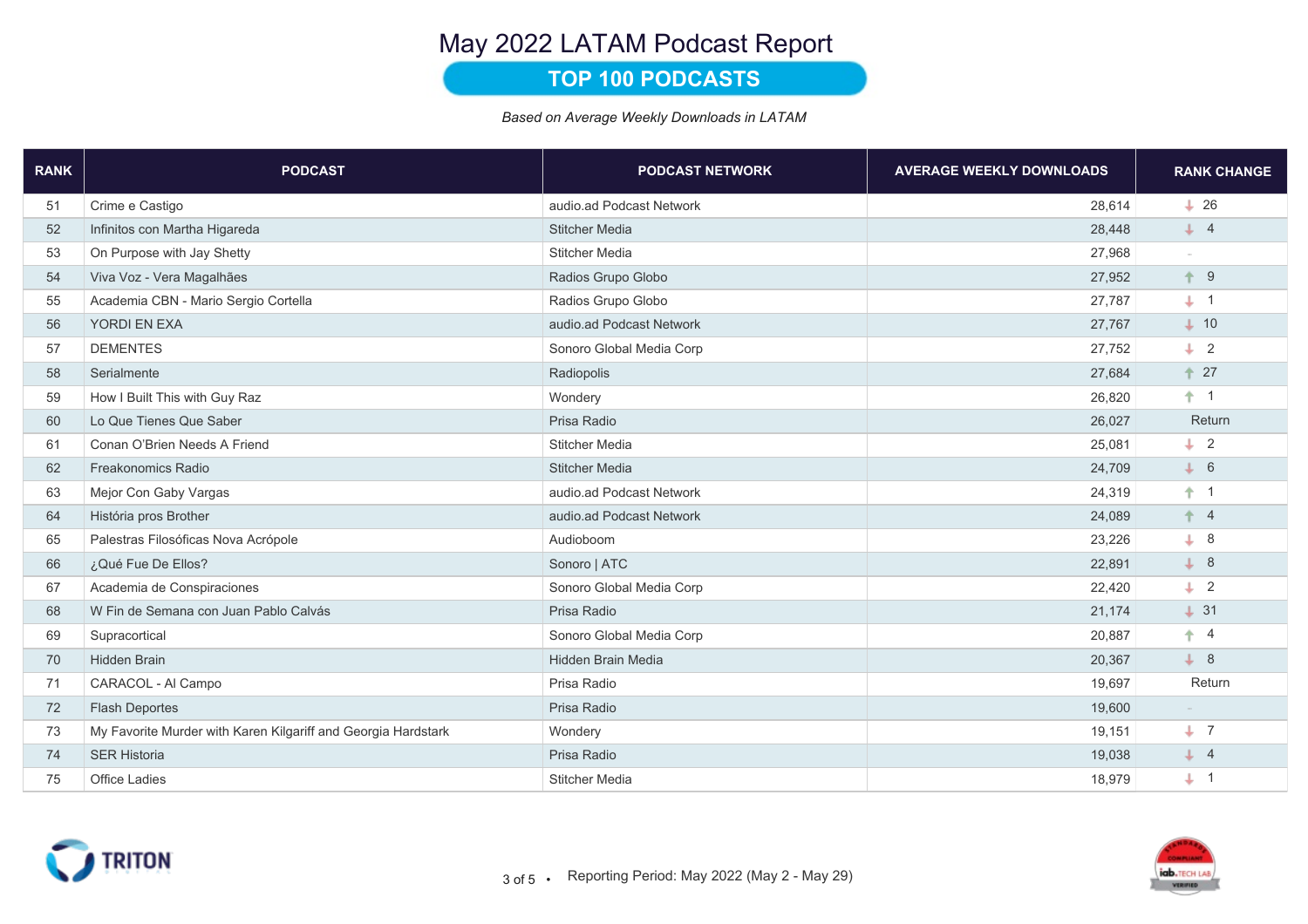## **TOP 100 PODCASTS**

| <b>RANK</b> | <b>PODCAST</b>                            | <b>PODCAST NETWORK</b>         | <b>AVERAGE WEEKLY DOWNLOADS</b> | <b>RANK CHANGE</b> |
|-------------|-------------------------------------------|--------------------------------|---------------------------------|--------------------|
| 76          | Nadie sabe nada                           | Prisa Radio                    | 18,737                          | $+9$               |
| 77          | Don Cheto Al Aire                         | <b>Stitcher Media</b>          | 18,377                          | $+3$               |
| 78          | Dateline NBC                              | <b>NBCUniversal News Group</b> | 17.948                          | $+7$               |
| 79          | Top Expansión                             | Sonoro Global Media Corp       | 17,863                          | Debut              |
| 80          | Noticias del día en Colombia - BLU Radio  | Grupo BluRadio                 | 17,810                          | $+2$               |
| 81          | The Mindset Mentor                        | <b>Kast Media</b>              | 17,784                          | $+12$              |
| 82          | <b>Business Wars</b>                      | Wondery                        | 17,510                          | $+12$              |
| 83          | Guerras de Negocios                       | Wondery                        | 17,317                          | $+3$               |
| 84          | Morbid: A True Crime Podcast              | Audioboom                      | 17,280                          | $+9$               |
| 85          | Decrépitos                                | audio.ad Podcast Network       | 17,182                          | $+7$               |
| 86          | Fim de Expediente                         | Radios Grupo Globo             | 17,081                          | $+ 5$              |
| 87          | <b>CBN Primeiras Notícias</b>             | Radios Grupo Globo             | 17,064                          | $+8$               |
| 88          | SmartLess                                 | Wondery                        | 16,584                          | $+ 4$              |
| 89          | CARACOL - El Pulso del Fútbol             | Prisa Radio                    | 16,522                          | $+1$               |
| 90          | El Show De Piolín                         | <b>Stitcher Media</b>          | 16,515                          | $+11$              |
| 91          | Un Libro Una Hora                         | Prisa Radio                    | 16,419                          | $+8$               |
| 92          | Super Soul                                | <b>Stitcher Media</b>          | 16,303                          | $+16$              |
| 93          | Colunistas Eldorado Estadão               | Estadao                        | 16,147                          | $+ 5$              |
| 94          | <b>CNN Money</b>                          | <b>CNN Brasil</b>              | 15,824                          | Return             |
| 95          | Las Noticias del Día (MX)                 | Audioboom                      | 15,606                          | $+34$              |
| 96          | Luis Cárdenas                             | audio.ad Podcast Network       | 15,508                          | $+4$               |
| 97          | RADIO_AKTIVA - El Gallo Programa completo | Prisa Radio                    | 15,377                          | $+ 14$             |
| 98          | Crónicas Obscuras                         | Sonoro Global Media Corp       | 15,338                          | $+1$               |
| 99          | Ten Percent Happier with Dan Harris       | Wondery                        | 14,984                          | $+22$              |
| 100         | En Caso de que el Mundo Se Desintegre     | Audioboom                      | 14,973                          | $+11$              |